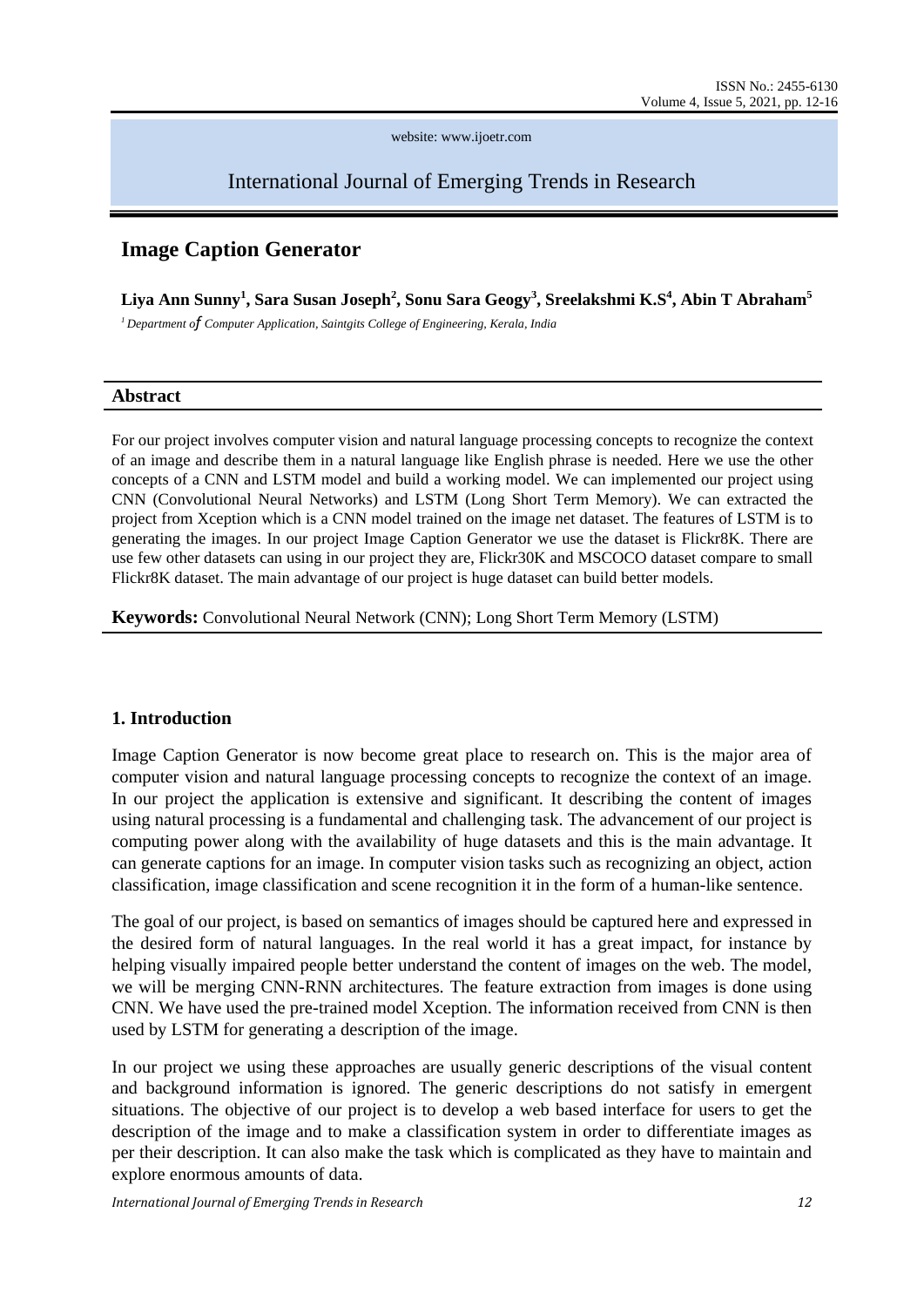### **2. literature review**

In literature review the various reference of the existing projects are taken into consideration which are similar to this current project.

1. Image Caption Generator using Big Data and Machine Learning

In this paper one of the most popular deep neural networks is the CNN is explained. There are multiple layers in CNN; such as convolution layer, non-linearity layer, pooling layer and fullyconnected layer as well. It has an excellent performance in machine learning problems and one of the most common algorithms.

2. Comparison of Image Captioning methods

The great approaches is to generate descriptions with lack of specific information, such as named entities they are involved in the images. We will train our project using CNN-LSTM model so that it can generate a caption based on the image.

3. Image Caption Generator using Deep Learning

The problem of artificial intelligence that connects computer vision and natural language processing is describing the content of an image. The AI systematically analyse a deep neural networks based image caption generation method. The input is image, and the method as output in the form of sentence in English describing the content of the image.

4. A Neural Image Caption Generator

The deep neural network algorithm LSTM. LSTM is local both space as well as in time; the computational complexity is per time of step and also the weight pattern representation. The difference of other algorithm LSTM leads to many more successful runs, and learn must faster.

### 5. Image Captioning- A Deep Learning Approach

The content of an image using properly arranged English sentences is a tough challenging task, but it could is something very necessary for helping visually impaired people. These features are then fed into a RNN or a LSTM model to generate a description of the image in grammatically correct English sentences describing the surroundings.

### **3. System Architecture**



**Fig 1: Proposed Model of Image Caption Generator**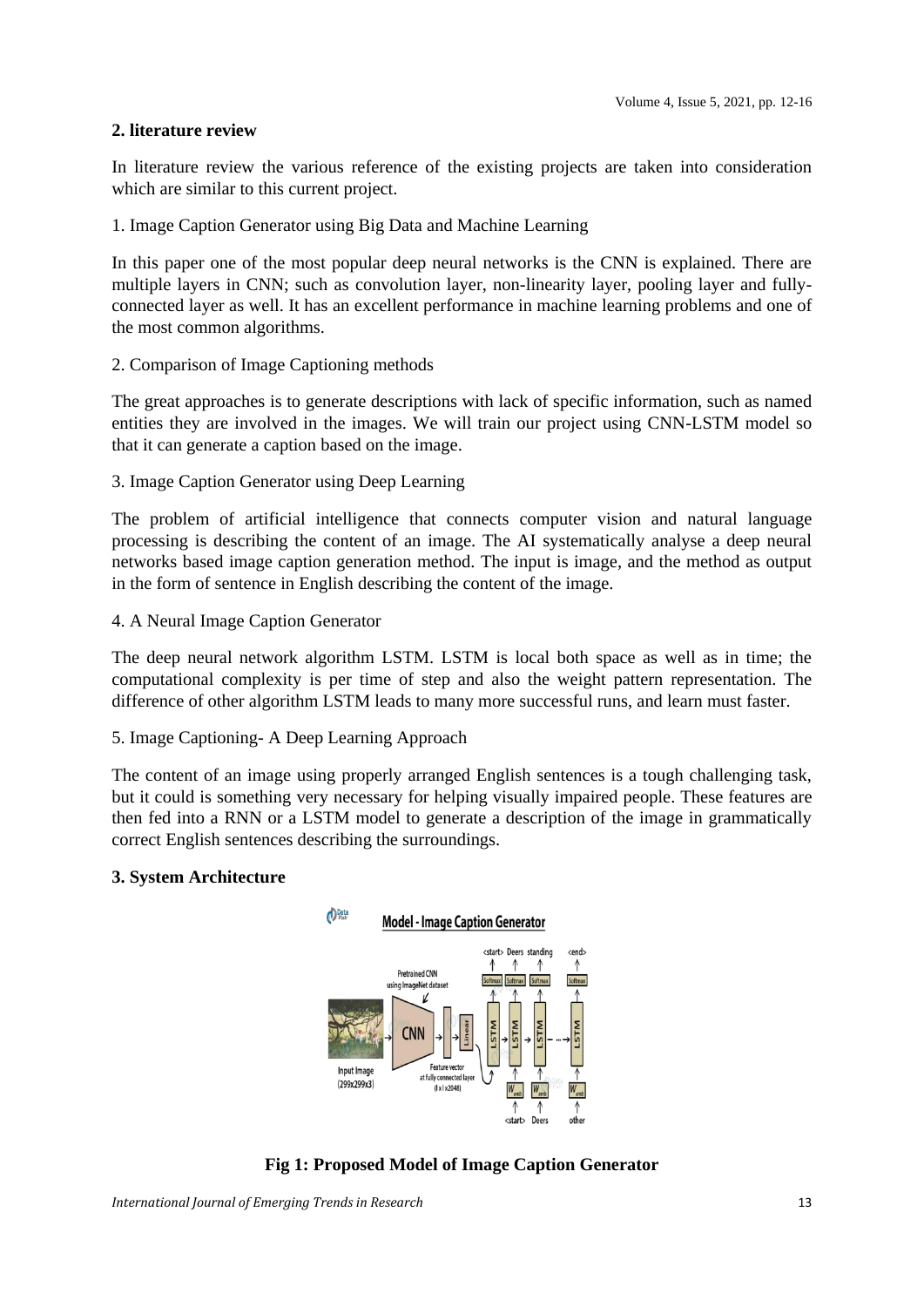The proposed model of our project is as shown in the above figure 1. In this model, the input image is given and then CNN is used to create a dense feature vector as shown in this figure. This dense vector, is also called an embedding and this vector can be used as input into other algorithms, and its generate the suitable caption for given image as output.

In image caption generator, this dense vector becomes a representation of the image and use das the initial state of LSTM for generating meaningful captions, for the image. System Architecture of our system is shown below in Figure

This is our proposed system architecture will look like:



**Fig 2: System Architecture of Image Caption Generator**

# **4. Methodology**

We have written data processing scripts to process raw input data (both images and captions) into proper format. A pre-trained CNN architecture as an encoder to extract and encode image features into a higher dimensional vector space. An LSTM- based Recurrent Neural Network as a decoder to convert encoded features to natural language descriptions. Algorithms:

a) Convolutional Neural Network

Convolutional Neural Networks (CNN) are specialized deep neural networks which processes the data has input shape like a 2D matrix. Image classification and identification can be easily done using CNN. It can determine whether an image is a bird, a plane, a dog or man etc.

The important features of an image can be extracted by scanning the image from left to right and top to bottom and finally the features are combined together to classify images. It deal with the images that have been translated, rotated, scaled and changes in perspective.

# b) Long Short Term Memory

LSTM are type of RNN (Recurrent Neural Network) which is well suited for sequence prediction problems. In our project we can predict what the next words will be based on the previous text. It has shown itself effective from the traditional RNN by overcoming the limitations of LSTM.

c) Data Exploration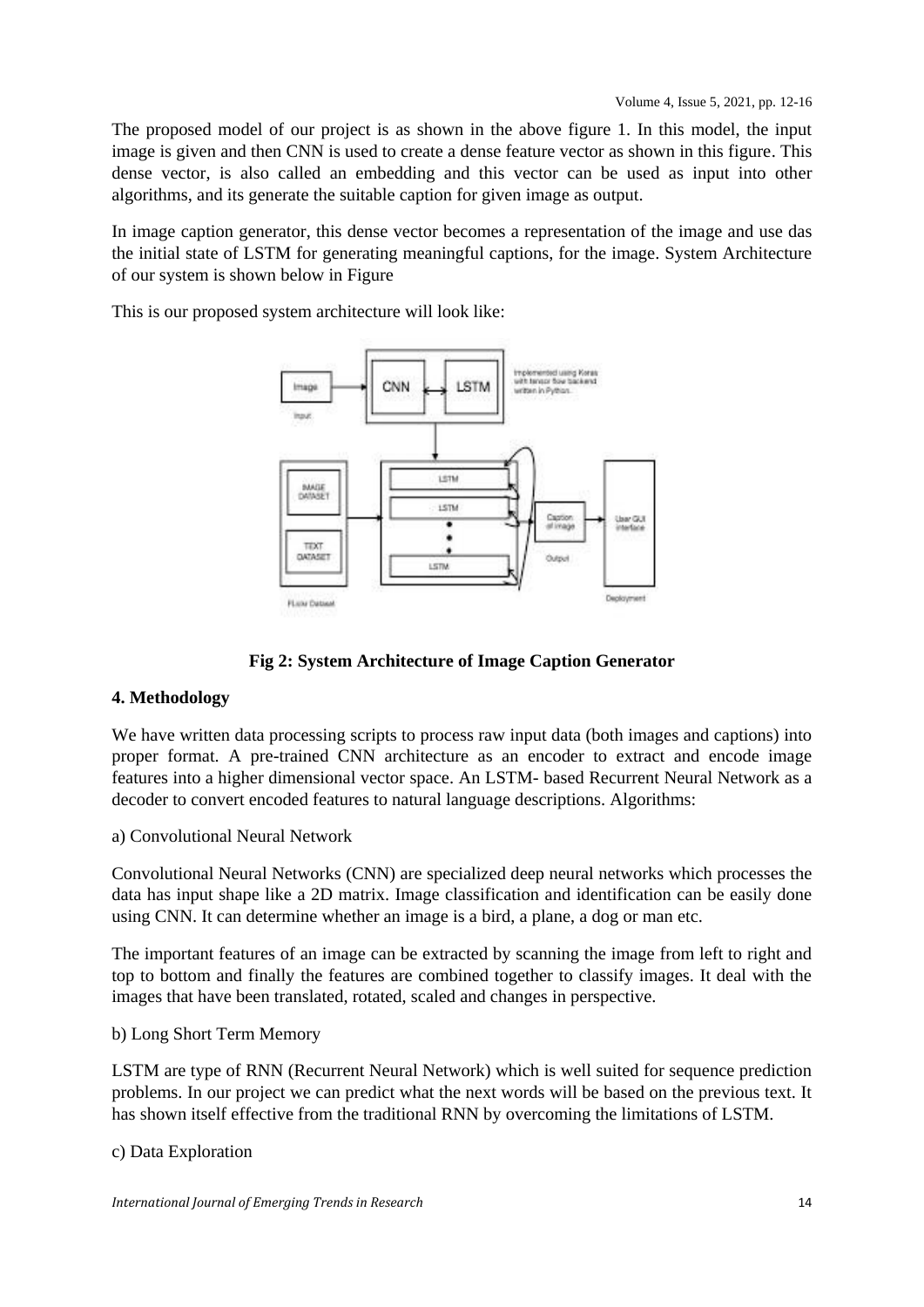For our project, we have used the Flickr8K dataset. There are also other big datasets like Flickr30K and MSCOCO dataset but it can take weeks for systems having only CPU support just to train the network, so we used a small Flickr8K dataset. The huge dataset helps in developing a better model.

### **5. Evaluation**

It has been implemented, it is unclear whether it is absolutely correct and can learn as expected. Therefore, the task is to train our model and validate that it will learn properly. After the model is correct, is a major component of this project and has yet to be finished. The sentence generation and performance evaluation is most important because it is the best way to present how well our caption generator can perform.

### **Evaluation Metrics**

BLEU-1, BLEU-2, BLEU-3 and BLEU-4 (Bilingual Evaluation Understudy) is the most commonly reported metrics in evaluating the quality of text generation in natural language processing tasks. In our project we chose 4-gram BLEU score (BLEU-4) as our primary evaluation metric. The next steps is to also investigate other metrics (such as METEOR).

The rest of the metrics can be computed automatically assuming one has access to ground truth, i.e. human generated descriptions. The most commonly used metric so far in the image description literature has been the BLEU score, which is a form of precision of word n-grams between generated and reference sentences. We use this metric has some obvious drawbacks it has been shown to correlate well with human evaluations.

#### **6. Results**

Since our model is data driven and trained end-to-end, and given the abundance of datasets, we want to answer questions such as "how dataset size affects generalization", "what kinds of transfer learning it would deal with weakly labeled examples" and "how it would deal with weakly labeled examples". In this result, we performed experiments on five different datasets.



#### **7. Conclusion**

*International Journal of Emerging Trends in Research* 15 An Image Caption Generator has been developed using a CNN-RNN model. There are some key aspects about our project to note are that our model depends on the data so it cannot predict the words that are out of its vocabulary. A dataset consisting of 8000 images is used here. But for production-level models i.e. higher accuracy models, we need to train the model on larger than